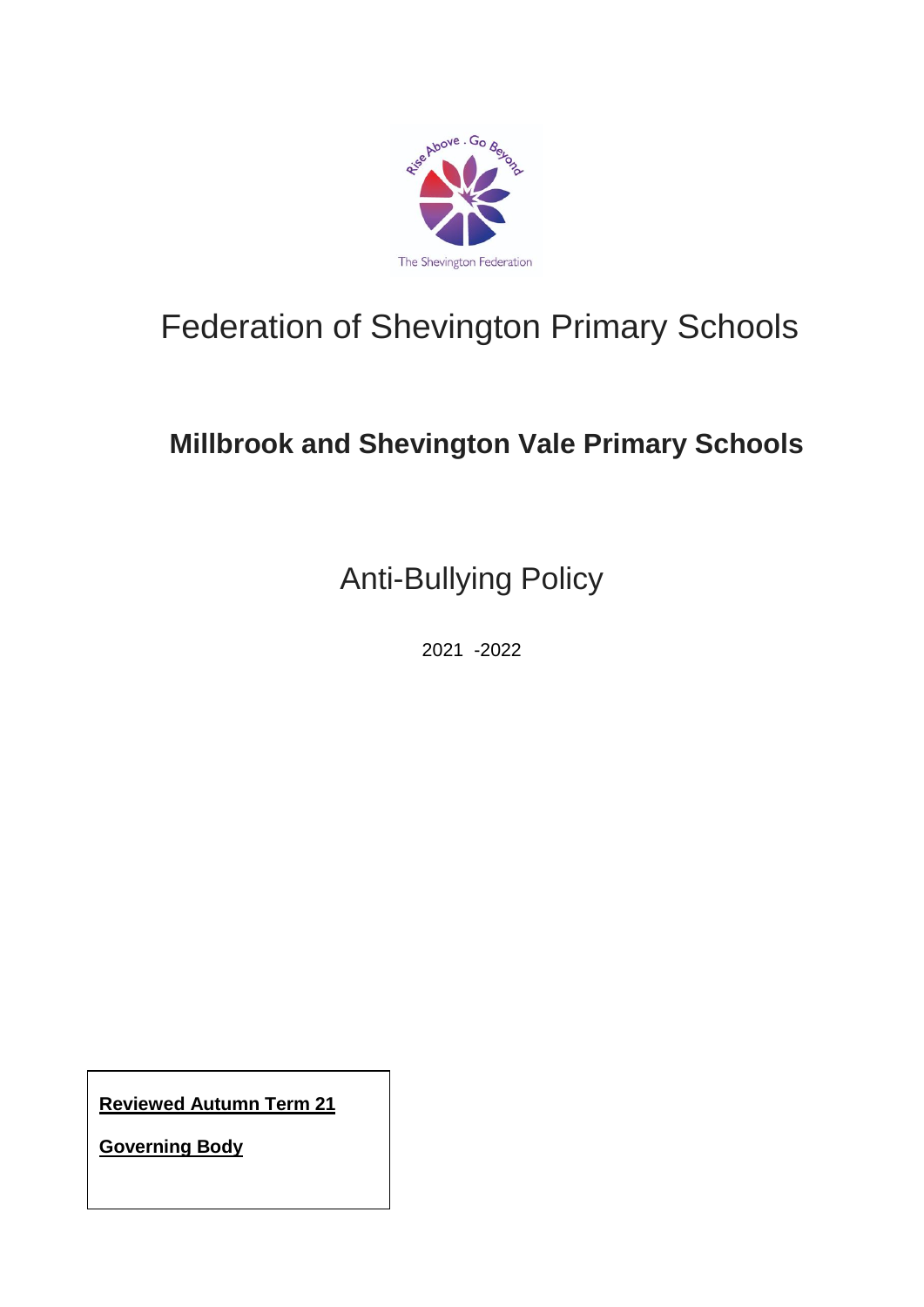This document outlines the Federation's philosophy regarding the management of bullying incidents and how we safeguard pupils against all forms of bullying. The policy was formally drawn up by senior staff and through consultation with parents and children. Its implementation is the responsibility of all staff.

## **Rationale**

Across the Federation, we believe that bullying is action taken *repeatedly* by one or more children with the *deliberate* intention of hurting another child, either physically or emotionally. We believe that a 'one off' action involves intent but is not necessarily bullying.

## **Aims and Objectives**

- Across the Federation bullying in any form will not be tolerated and we do all we can to develop a school ethos in which bullying is regarded as unacceptable. The Federation has an ethos of caring, of 'telling' schools in which pupils are encouraged to tell teachers and parents about bullying incidents they may be witness to or involved in. We are committed to the creation of a positive and safe learning environment for all. All members of our community deserve the right to feel valued, equal, safe and respected and should be able to come to school without fear. Bullying has a serious effect on a pupil's self-esteem, emotional and mental health. This prevents them from developing their full potential and can seriously affect their life chances.
- The Federation has a Designated Safeguarding Lead. Within each school, the Deputy DSL manages the day to day support that pupils may require.
- Pupils are encouraged to talk to their class teacher or to the designated lead in complete confidence to report any incidents of bullying which they may have witnessed.
- We recognise, and adhere to, the belief that to allow or condone bullying may lead to consideration under child protection procedures. This includes all forms e.g. cyber, racist, homophobic and gender related bullying. We keep a record of known bullying incidents. All staff are aware that children with SEND and / or differences/perceived differences are more susceptible to being bullied / victims of child abuse. We keep a record of bullying incidents.

Across the Federation we aim:

- To produce a safe and secure environment, where all can learn without anxiety.
- To promote the Federation's values and commitments.
- To promote inclusion, mutual respect, self-esteem and self-worth in order to meet the physical, emotional and mental health of all members of our community.
- To raise the standards of behaviour and levels of achievement of all.

This policy aims to produce a consistent response by the Federation schools to any bullying or harassment incidents that may occur.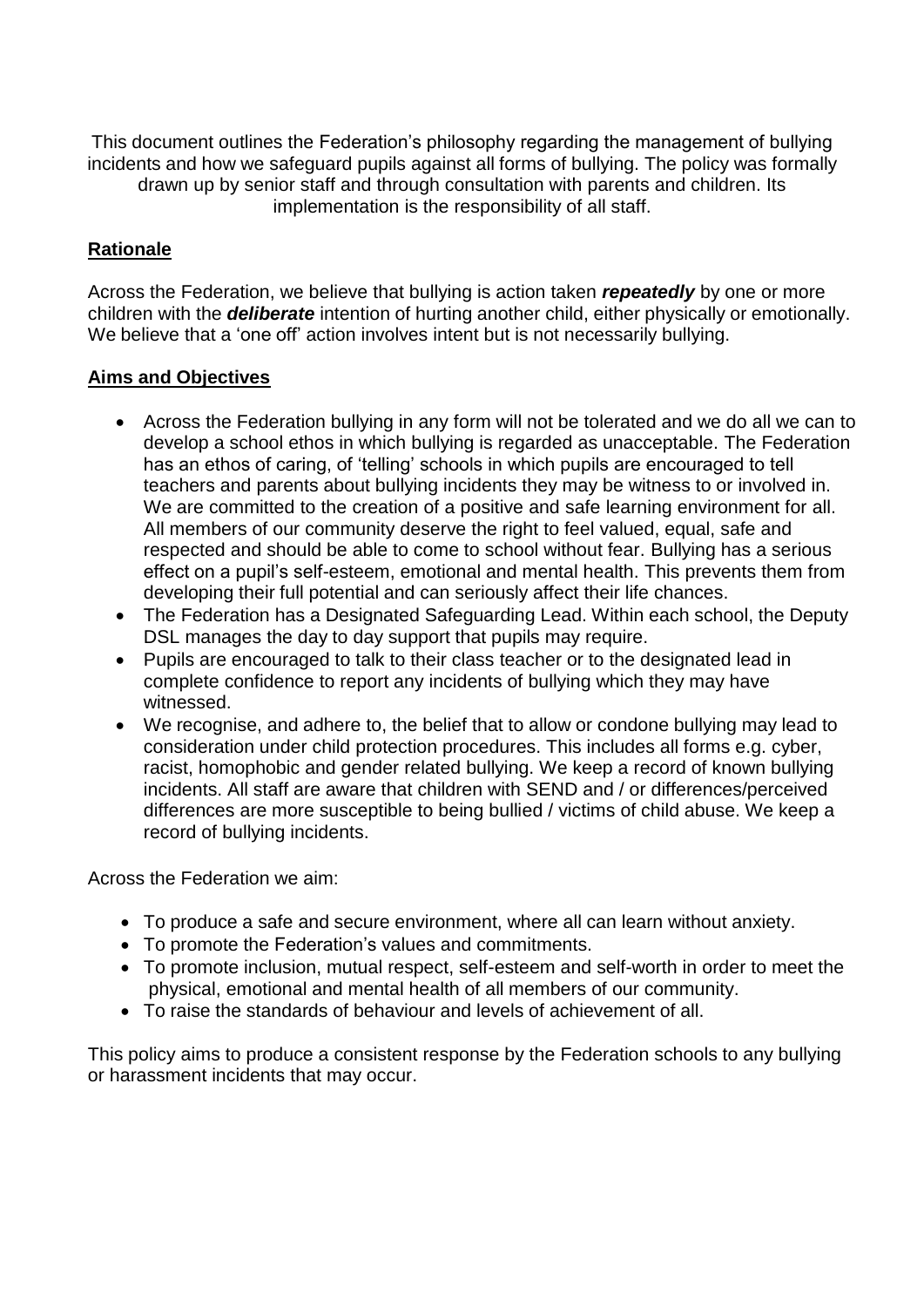Bullying can be defined as an abuse of power by one or more people through repeated hurtful or aggressive behaviour with the intention to cause emotional or physical harm to another person.

This includes:

- Physical bullying: hitting, kicking, stealing or hiding belongings, sexual assault.
- Verbal or written bullying: name calling, insulting, racist remarks, offensive sexual remarks, taunting, mocking, threatening language, producing offensive graffiti.
- Indirect and Emotional harm: spreading malicious information, excluding from groups, forced joining of groups, defacing property, displaying literature or materials of a racist, sexist or pornographic nature.
- Material bullving
- E-bullying / Cyber bullying: Using web pages, offensive or abusive texts or emails, sending offensive or degrading images by phone or via the internet.

Bullying takes many forms and can be related to:

- Racist bullving
- Cultural bullying
- Homophobic bullying
- Gender bullving
- Religious bullying
- Sexist bullying
- Disability / SEN bullying
- Appearance or health bullying

We aim to make all those connected with the Federation aware of our opposition to bullying, and we make clear each person's responsibilities with regard to the effective handling of bullying to minimise incidents in our schools.

## **The Role of Pupils**

Pupils have a responsibility to share knowledge of any bullying incidents with members of staff. They are made aware that all information will be treated in confidence, and that telling is not seen as a weakness but is actually strength.

The views of pupils are collected in a number ways such as questionnaires, pupil interviews, during Meeting Assembly time and through Young Governors.

All pupils participate in Anti-Bullying Week each November, where they contribute to policy review, define bullying and look at ways to prevent it.

#### **The Role of Parents**

Parents, who are concerned that their child might be being bullied, or who suspect that their child may be the perpetrator of bullying, should contact their child's class teacher or the Head of School immediately.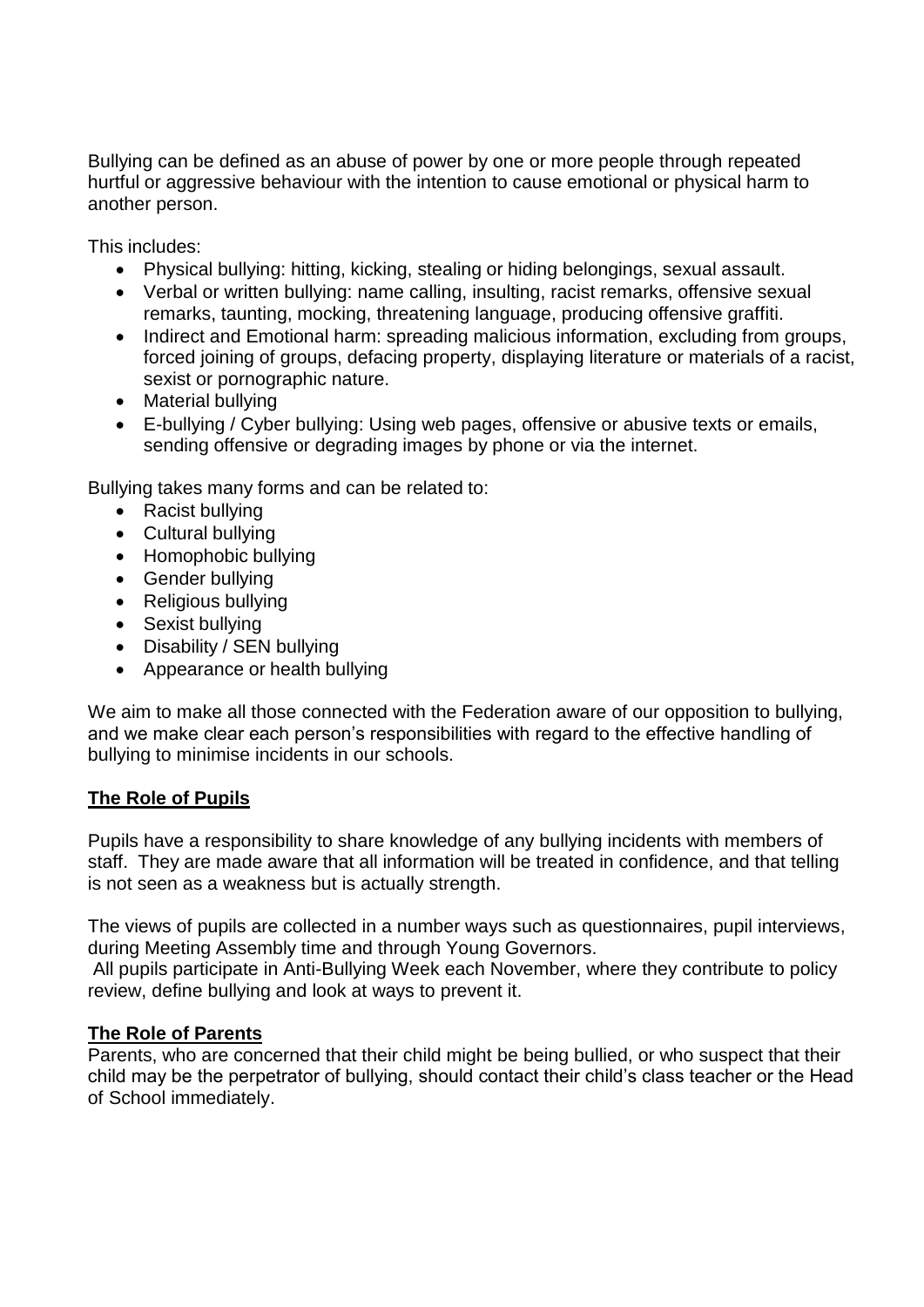Parents have a responsibility to support the school's Anti-Bullying Policy and to actively encourage their child to be a positive member of the school community by signing the homeschool agreement.

## **The Role of the School Staff**

### **Federation staff will use positive methods of discipline as far as possible before sanctions.**

The DSL's and staff are alert to signs of bullying and deal firmly with all such anti-social behaviour, taking appropriate action to protect and support the victims of bullying.

## **Recording Bullying Incidents**

It is widely recognised that there is a vast range of bullying, and varying degrees of severity. It is often difficult to detect more subtle types of bullying which may not be immediately obvious or overt. The following is the format used to record incidents of bullying. It also acts as a means of conveying to all concerned how seriously the schools regard bullying as an anti-social behaviour.

- 1. The class teacher, head of school or designated lead will record the bullying incident using the schools' systems, currently CPOMS.
- 2. Parents will always be contacted to discuss bullying incidents
- 3. Appropriate sanctions will be applied when the bullying has been confirmed
- 4. Support will be provided to both the victim and perpetrator through to improve relationships and prevent further occurrences.

## **A Federation response to Bullying**

Where possible, we use the **Seven Steps Approach**; active involvement of all parties has been shown to be effective in the elimination of bullying incidents.

We believe it is vital to maintain positive parent partnerships at all times, therefore we keep parents informed at each stage and step of the Approach.

## **Stage 1**

## **Step one – interview with the victim**.

When the teacher finds out that bullying has happened, he/she starts by talking to the victim about their feelings. He/she does not question the pupil about incidents but does need to know who was involved.

## **Step two – convene a meeting with the people involved**

The teacher arranges to meet with the group of pupils who have been involved. This will include some bystanders or colluders who joined in but did not initiate any bullying. We find that a group of six to eight pupils works well.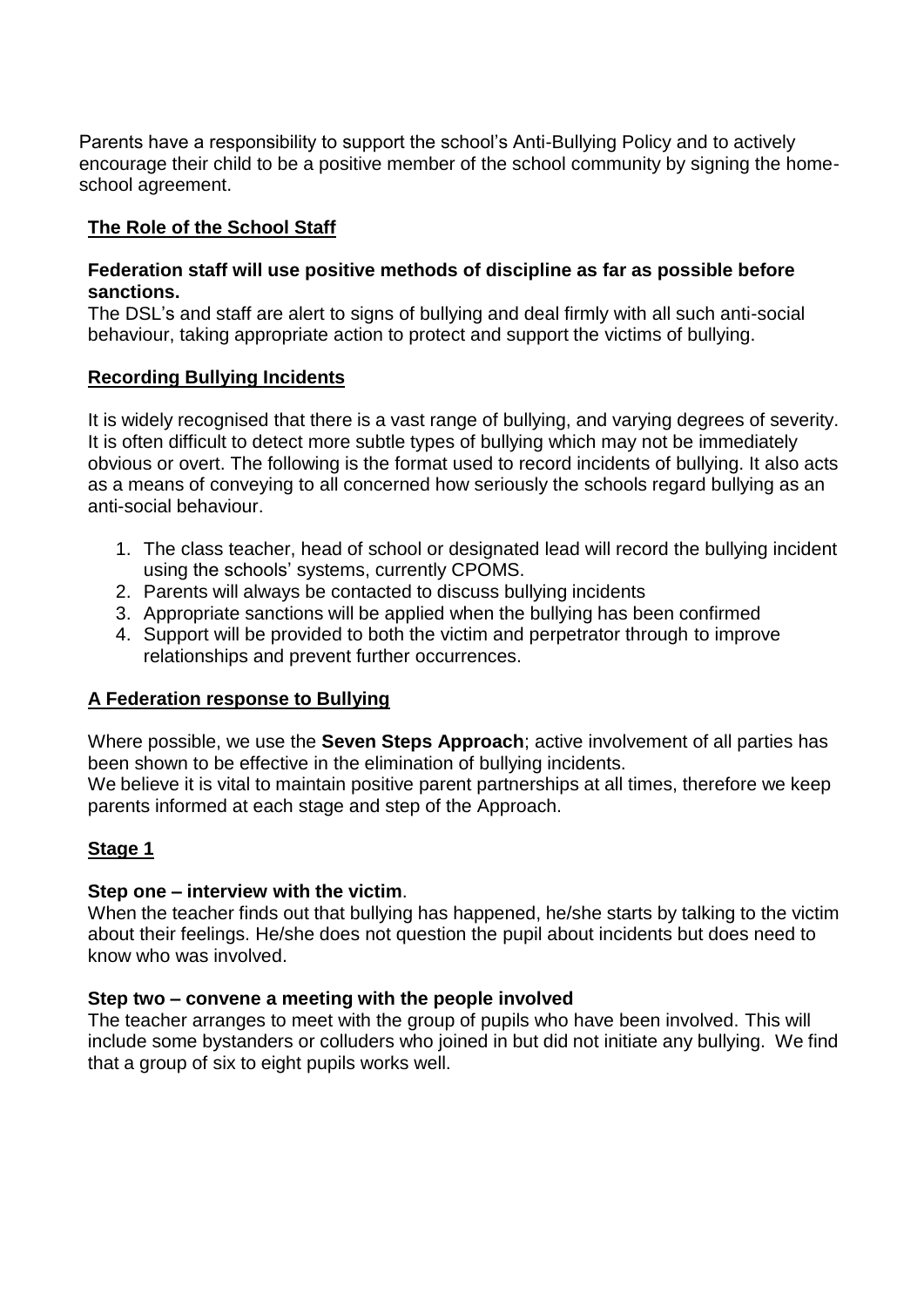#### **Step three – explain the problem**

He/she tells them about the way the victim is feeling and might use a poem, piece of writing or drawing to emphasise his distress. At no time are details of incidents discussed or blame allocated to the group.

#### **Step four – share responsibility**

The teacher does not attribute blame but states that he/she knows that the group are responsible and can do something about it.

#### **Step five – ask the group for their ideas**

Each member of the group is encouraged to suggest a way in which the victim could be helped to feel happier. The staff member gives some positive responses but does not go on to extract a promise of improved behaviour.

#### **Step six – leave it up to them**

The staff member ends the meeting by passing over the responsibility to the group to solve the problem. He/she arranges to meet with them again to see how things are going.

#### **Step seven – meet them again**

About a week later the teacher discusses with each student, including the victim, how things have been going. This allows the teacher to monitor the bullying and keeps the young people involved in the process.

In more extreme cases, for example where these initial discussions have proven ineffective, the head teacher may contact external support agencies.

A Personal Support Plan (PSP) may be set up for pupils who are at risk of fixed term exclusion.

#### **The Role of the Headteacher**

It is the responsibility of the Headteacher to ensure that all staff are aware of the school policy and know how to deal with incidents of bullying. The Head or DSL report tothe governing body about incidents of bullying and also on the effectiveness of the anti- bullying policy upon request.

The Headteacher ensures that staff are equipped to deal with incidents of bullying through an effective induction procedure including all aspects of pupil welfare.

The Headteacher sets the school ethos of mutual support and praise for success, so making bullying less likely. When children feel they are important and belong to a friendly and welcoming school, bullying is far less likely to be part of their behaviour.

#### **The Role of Governors**

The governing body supports the head of school in all attempts to handle effectively and minimise incidents of bullying in our school. The governing body does not condone bullying